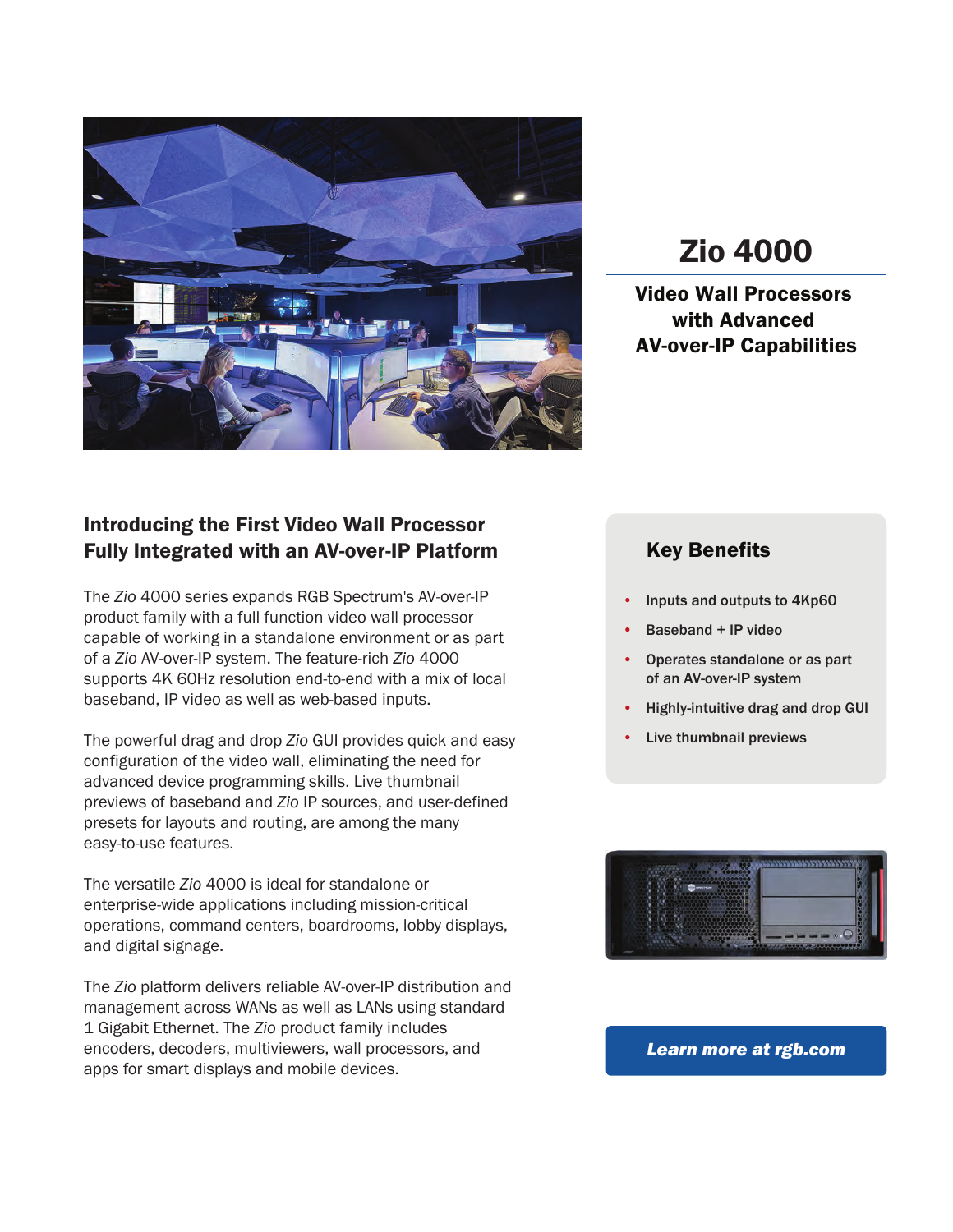# SPECIFICATIONS

| 6.5 x 17.3 x 18.2 in (4RU)<br>Size $(H \times W \times D)$<br>14.8 x 66.9 x 16.8 in (Tower)<br>6.5 x 17.3 x 18.2 inches (4RU)<br>165 x 440 x 460 mm<br>376 x 1700 x 427 mm<br>165 x 440 x 460 mm<br>Weight<br>27 lbs / 12 kg<br>32 lbs / 14.5 kg<br>29 lbs / 13 kg<br>Power Supply<br>100-240 VAC; 50/60 Hz<br>100-240 VAC; 50/60 Hz<br>100-240 VAC; 50/60 Hz<br>690 W single<br>625 W single<br>1000 W single<br>Actual power consumption depends on specific configuration.<br><b>Operating Temp</b><br>+50 to +95 $\degree$ F (+10 to +35 $\degree$ C)<br>+50 to +95 $\degree$ F (+10 to +35 $\degree$ C)<br>+50 to +95 $\degree$ F (+10 to +35 $\degree$ C)<br>+14 to +140 °F (-10 to +60 °C)<br>+14 to +140 °F (-10 to +60 °C)<br>+14 to +140 °F (-10 to +60 °C)<br>Storage Temp<br>10% to 80% non-condensing<br>10% to 80% non-condensing<br>10% to 80% non-condensing<br><b>Operating Humidity</b><br>Intel <sup>®</sup> Xeon <sup>®</sup> W-2123<br>Intel <sup>®</sup> Xeon <sup>®</sup> W-2223<br><b>CPU</b><br>AMD Ryzen <sup>™</sup> Threadripper <sup>™</sup> Pro<br>3945WX 4.0 GHz<br>3.6 GHz<br>3.6 GHz<br>Memory<br>16 GB DDR4 2666 MHz<br>16 GB DDR4 2666 MHz<br>32 GB DDR4 3200 MHz<br><b>Hard Disk</b><br>256 GB SSD (No RAID option)<br>512 GB SSD (No RAID option)<br>256 GB SSD; RAID option<br>1x Ethernet TCP/IP<br>1x Ethernet TCP/IP<br>1x Ethernet TCP/IP<br><b>Network</b><br>10/100/1000 Base-T<br>10/100/1000 Base-T<br>10/100/1000 Base-T<br><b>Output Number</b><br>8 max<br>8 max<br>16 max<br>DVI: up to 1920x1200 @ 60 Hz, 2560x1600 @ 30 Hz<br>Inputs<br>HDMI & DisplayPort: up to 4096x2160 @ 60 Hz, up to 10-bit per component<br>SDI: up to 12G / 4096x2160 @ 60 Hz<br>S-Video: NTSC/PAL/SECAM |               | W4018                     | W4018-A | W4024 |  |  |
|--------------------------------------------------------------------------------------------------------------------------------------------------------------------------------------------------------------------------------------------------------------------------------------------------------------------------------------------------------------------------------------------------------------------------------------------------------------------------------------------------------------------------------------------------------------------------------------------------------------------------------------------------------------------------------------------------------------------------------------------------------------------------------------------------------------------------------------------------------------------------------------------------------------------------------------------------------------------------------------------------------------------------------------------------------------------------------------------------------------------------------------------------------------------------------------------------------------------------------------------------------------------------------------------------------------------------------------------------------------------------------------------------------------------------------------------------------------------------------------------------------------------------------------------------------------------------------------------------------------------------------------------------------------------------------------------------------------------------------------|---------------|---------------------------|---------|-------|--|--|
|                                                                                                                                                                                                                                                                                                                                                                                                                                                                                                                                                                                                                                                                                                                                                                                                                                                                                                                                                                                                                                                                                                                                                                                                                                                                                                                                                                                                                                                                                                                                                                                                                                                                                                                                      | Physical      |                           |         |       |  |  |
|                                                                                                                                                                                                                                                                                                                                                                                                                                                                                                                                                                                                                                                                                                                                                                                                                                                                                                                                                                                                                                                                                                                                                                                                                                                                                                                                                                                                                                                                                                                                                                                                                                                                                                                                      |               |                           |         |       |  |  |
|                                                                                                                                                                                                                                                                                                                                                                                                                                                                                                                                                                                                                                                                                                                                                                                                                                                                                                                                                                                                                                                                                                                                                                                                                                                                                                                                                                                                                                                                                                                                                                                                                                                                                                                                      |               |                           |         |       |  |  |
|                                                                                                                                                                                                                                                                                                                                                                                                                                                                                                                                                                                                                                                                                                                                                                                                                                                                                                                                                                                                                                                                                                                                                                                                                                                                                                                                                                                                                                                                                                                                                                                                                                                                                                                                      |               |                           |         |       |  |  |
|                                                                                                                                                                                                                                                                                                                                                                                                                                                                                                                                                                                                                                                                                                                                                                                                                                                                                                                                                                                                                                                                                                                                                                                                                                                                                                                                                                                                                                                                                                                                                                                                                                                                                                                                      | Power         |                           |         |       |  |  |
|                                                                                                                                                                                                                                                                                                                                                                                                                                                                                                                                                                                                                                                                                                                                                                                                                                                                                                                                                                                                                                                                                                                                                                                                                                                                                                                                                                                                                                                                                                                                                                                                                                                                                                                                      |               |                           |         |       |  |  |
|                                                                                                                                                                                                                                                                                                                                                                                                                                                                                                                                                                                                                                                                                                                                                                                                                                                                                                                                                                                                                                                                                                                                                                                                                                                                                                                                                                                                                                                                                                                                                                                                                                                                                                                                      |               |                           |         |       |  |  |
|                                                                                                                                                                                                                                                                                                                                                                                                                                                                                                                                                                                                                                                                                                                                                                                                                                                                                                                                                                                                                                                                                                                                                                                                                                                                                                                                                                                                                                                                                                                                                                                                                                                                                                                                      |               |                           |         |       |  |  |
|                                                                                                                                                                                                                                                                                                                                                                                                                                                                                                                                                                                                                                                                                                                                                                                                                                                                                                                                                                                                                                                                                                                                                                                                                                                                                                                                                                                                                                                                                                                                                                                                                                                                                                                                      | Environmental |                           |         |       |  |  |
|                                                                                                                                                                                                                                                                                                                                                                                                                                                                                                                                                                                                                                                                                                                                                                                                                                                                                                                                                                                                                                                                                                                                                                                                                                                                                                                                                                                                                                                                                                                                                                                                                                                                                                                                      |               |                           |         |       |  |  |
|                                                                                                                                                                                                                                                                                                                                                                                                                                                                                                                                                                                                                                                                                                                                                                                                                                                                                                                                                                                                                                                                                                                                                                                                                                                                                                                                                                                                                                                                                                                                                                                                                                                                                                                                      |               |                           |         |       |  |  |
|                                                                                                                                                                                                                                                                                                                                                                                                                                                                                                                                                                                                                                                                                                                                                                                                                                                                                                                                                                                                                                                                                                                                                                                                                                                                                                                                                                                                                                                                                                                                                                                                                                                                                                                                      |               |                           |         |       |  |  |
|                                                                                                                                                                                                                                                                                                                                                                                                                                                                                                                                                                                                                                                                                                                                                                                                                                                                                                                                                                                                                                                                                                                                                                                                                                                                                                                                                                                                                                                                                                                                                                                                                                                                                                                                      | Processor     |                           |         |       |  |  |
|                                                                                                                                                                                                                                                                                                                                                                                                                                                                                                                                                                                                                                                                                                                                                                                                                                                                                                                                                                                                                                                                                                                                                                                                                                                                                                                                                                                                                                                                                                                                                                                                                                                                                                                                      |               |                           |         |       |  |  |
|                                                                                                                                                                                                                                                                                                                                                                                                                                                                                                                                                                                                                                                                                                                                                                                                                                                                                                                                                                                                                                                                                                                                                                                                                                                                                                                                                                                                                                                                                                                                                                                                                                                                                                                                      |               |                           |         |       |  |  |
|                                                                                                                                                                                                                                                                                                                                                                                                                                                                                                                                                                                                                                                                                                                                                                                                                                                                                                                                                                                                                                                                                                                                                                                                                                                                                                                                                                                                                                                                                                                                                                                                                                                                                                                                      |               |                           |         |       |  |  |
|                                                                                                                                                                                                                                                                                                                                                                                                                                                                                                                                                                                                                                                                                                                                                                                                                                                                                                                                                                                                                                                                                                                                                                                                                                                                                                                                                                                                                                                                                                                                                                                                                                                                                                                                      |               |                           |         |       |  |  |
|                                                                                                                                                                                                                                                                                                                                                                                                                                                                                                                                                                                                                                                                                                                                                                                                                                                                                                                                                                                                                                                                                                                                                                                                                                                                                                                                                                                                                                                                                                                                                                                                                                                                                                                                      | Control       |                           |         |       |  |  |
|                                                                                                                                                                                                                                                                                                                                                                                                                                                                                                                                                                                                                                                                                                                                                                                                                                                                                                                                                                                                                                                                                                                                                                                                                                                                                                                                                                                                                                                                                                                                                                                                                                                                                                                                      |               |                           |         |       |  |  |
|                                                                                                                                                                                                                                                                                                                                                                                                                                                                                                                                                                                                                                                                                                                                                                                                                                                                                                                                                                                                                                                                                                                                                                                                                                                                                                                                                                                                                                                                                                                                                                                                                                                                                                                                      |               |                           |         |       |  |  |
|                                                                                                                                                                                                                                                                                                                                                                                                                                                                                                                                                                                                                                                                                                                                                                                                                                                                                                                                                                                                                                                                                                                                                                                                                                                                                                                                                                                                                                                                                                                                                                                                                                                                                                                                      | Input/Output  |                           |         |       |  |  |
|                                                                                                                                                                                                                                                                                                                                                                                                                                                                                                                                                                                                                                                                                                                                                                                                                                                                                                                                                                                                                                                                                                                                                                                                                                                                                                                                                                                                                                                                                                                                                                                                                                                                                                                                      |               |                           |         |       |  |  |
|                                                                                                                                                                                                                                                                                                                                                                                                                                                                                                                                                                                                                                                                                                                                                                                                                                                                                                                                                                                                                                                                                                                                                                                                                                                                                                                                                                                                                                                                                                                                                                                                                                                                                                                                      |               |                           |         |       |  |  |
|                                                                                                                                                                                                                                                                                                                                                                                                                                                                                                                                                                                                                                                                                                                                                                                                                                                                                                                                                                                                                                                                                                                                                                                                                                                                                                                                                                                                                                                                                                                                                                                                                                                                                                                                      |               |                           |         |       |  |  |
|                                                                                                                                                                                                                                                                                                                                                                                                                                                                                                                                                                                                                                                                                                                                                                                                                                                                                                                                                                                                                                                                                                                                                                                                                                                                                                                                                                                                                                                                                                                                                                                                                                                                                                                                      |               |                           |         |       |  |  |
|                                                                                                                                                                                                                                                                                                                                                                                                                                                                                                                                                                                                                                                                                                                                                                                                                                                                                                                                                                                                                                                                                                                                                                                                                                                                                                                                                                                                                                                                                                                                                                                                                                                                                                                                      |               |                           |         |       |  |  |
|                                                                                                                                                                                                                                                                                                                                                                                                                                                                                                                                                                                                                                                                                                                                                                                                                                                                                                                                                                                                                                                                                                                                                                                                                                                                                                                                                                                                                                                                                                                                                                                                                                                                                                                                      |               | Composite: NTSC/PAL/SECAM |         |       |  |  |
| IP: up to 3840x2160 @ 60 Hz H.264                                                                                                                                                                                                                                                                                                                                                                                                                                                                                                                                                                                                                                                                                                                                                                                                                                                                                                                                                                                                                                                                                                                                                                                                                                                                                                                                                                                                                                                                                                                                                                                                                                                                                                    |               |                           |         |       |  |  |
| DVI: up to 2048x1152 @ 60 Hz, 2560x1600 @ 30 Hz<br>Outputs                                                                                                                                                                                                                                                                                                                                                                                                                                                                                                                                                                                                                                                                                                                                                                                                                                                                                                                                                                                                                                                                                                                                                                                                                                                                                                                                                                                                                                                                                                                                                                                                                                                                           |               |                           |         |       |  |  |
| HDMI & DisplayPort: up to 4096x2160 @ 60 Hz                                                                                                                                                                                                                                                                                                                                                                                                                                                                                                                                                                                                                                                                                                                                                                                                                                                                                                                                                                                                                                                                                                                                                                                                                                                                                                                                                                                                                                                                                                                                                                                                                                                                                          |               |                           |         |       |  |  |
| IP: up to 3840x2160 @ 60 Hz                                                                                                                                                                                                                                                                                                                                                                                                                                                                                                                                                                                                                                                                                                                                                                                                                                                                                                                                                                                                                                                                                                                                                                                                                                                                                                                                                                                                                                                                                                                                                                                                                                                                                                          |               |                           |         |       |  |  |

 *Number of input and output channels depends on chassis size and customer configuration. Specifications subject to change.* 



Models W4018, 4018-A, W4024

Front Panel **Rear Panel** Rear Panel

# HE<sub>E</sub>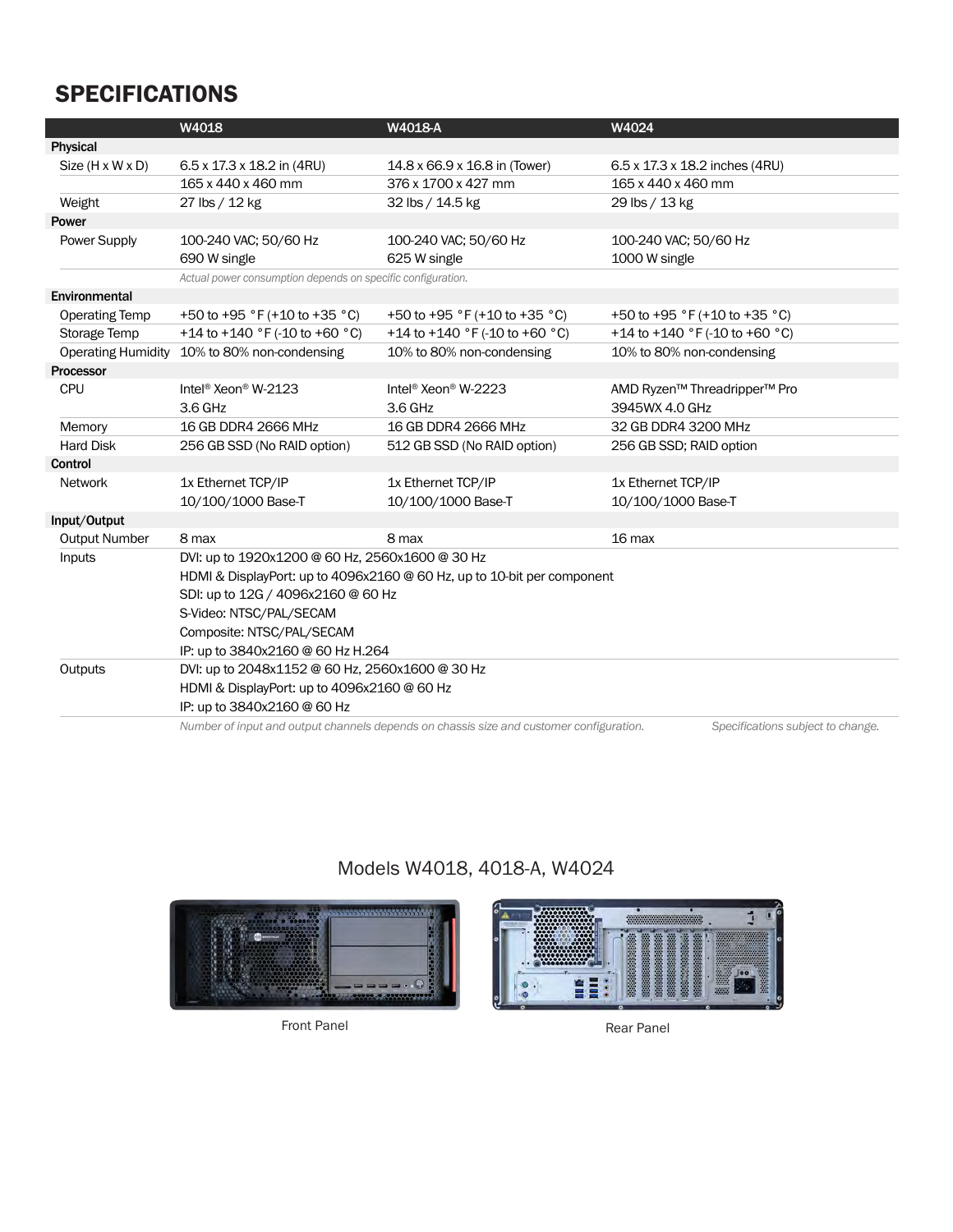## SPECIFICATIONS

|                           | W4028                                                                   | <b>W4028-RP</b>                                | <b>W4040-A</b>                                  |  |  |
|---------------------------|-------------------------------------------------------------------------|------------------------------------------------|-------------------------------------------------|--|--|
| Physical                  |                                                                         |                                                |                                                 |  |  |
| Size (H x W x D)          | 7.0 x 19.0 x 21.5 in (4RU)                                              | 7.0 x 19.0 x 21.5 in (4RU)                     | 17.2 x 7.0 x 29.0 in (4RU)                      |  |  |
|                           | 177 x 483 x 546 mm                                                      | 177 x 483 x 546 mm                             | 437 x 178 x 737 mm                              |  |  |
|                           | 40 lbs / 18 kg                                                          | 40 lbs / 18 kg                                 | 65 lbs / 29.7 kg                                |  |  |
| Power                     |                                                                         |                                                |                                                 |  |  |
| Power Supply              | 100-240 VAC; 50/60 Hz                                                   | 100-240 VAC; 50/60 Hz                          | 115-230 VAC; 50/60 Hz                           |  |  |
|                           | 850 W single                                                            | 1200 W                                         | 2000 W                                          |  |  |
|                           |                                                                         | 1+1 redundant, hot swappable                   | 2+2 redundant, hot swappable                    |  |  |
|                           | Actual power consumption depends on specific configuration.             |                                                |                                                 |  |  |
| Environmental             |                                                                         |                                                |                                                 |  |  |
| <b>Operating Temp</b>     | +32 to +104 $\degree$ F (0 to +40 $\degree$ C)                          | +32 to +104 $\degree$ F (0 to +40 $\degree$ C) | +50 to +95 $\degree$ F (+10 to +35 $\degree$ C) |  |  |
| Storage Temp              | -4 to +176 °F (-20 to +80 °C)                                           | -4 to +176 °F (-20 to +80 °C)                  | -4 to +140 °F (-20 to +60 °C)                   |  |  |
| <b>Operating Humidity</b> | 20% to 80% non-condensing                                               | 20% to 80% non-condensing                      | 9% to 90% non-condensing                        |  |  |
| Processor                 |                                                                         |                                                |                                                 |  |  |
| <b>CPU</b>                | Intel <sup>®</sup> Xeon <sup>®</sup> W-2223                             | Intel <sup>®</sup> Xeon <sup>®</sup> W-2223    | Dual AMD <sup>®</sup> EPYC-7262                 |  |  |
|                           | 3.6 GHz                                                                 | 3.6 GHz                                        | 3.2 GHz                                         |  |  |
| Memory                    | 32 GB DDR4 2666 MHz                                                     | 32 GB DDR4 2666 MHz                            | 128 GB DDR4 3200 MHz                            |  |  |
| <b>Hard Disk</b>          | 240 GB SSD; RAID option                                                 | 240 GB SSD; RAID option                        | 1 TB NVMe SSD; RAID option                      |  |  |
| Control                   |                                                                         |                                                |                                                 |  |  |
| <b>Network</b>            | 2x Ethernet TCP/IP                                                      | 2x Ethernet TCP/IP                             | 2x Ethernet TCP/IP                              |  |  |
|                           | 10/100/1000 Base-T                                                      | 10/100/1000 Base-T                             | 10/100/1000 Base-T                              |  |  |
| Input/Output              |                                                                         |                                                |                                                 |  |  |
| <b>Output Number</b>      | 16 <sub>max</sub>                                                       | 16 max                                         | 16 max                                          |  |  |
| Inputs                    | DVI: up to 1920x1200 @ 60 Hz, 2560x1600 @ 30 Hz                         |                                                |                                                 |  |  |
|                           | HDMI & DisplayPort: up to 4096x2160 @ 60 Hz, up to 10-bit per component |                                                |                                                 |  |  |
|                           | SDI: up to 12G / 4096x2160 @ 60 Hz                                      |                                                |                                                 |  |  |
|                           | S-Video: NTSC/PAL/SECAM                                                 |                                                |                                                 |  |  |
|                           | Composite: NTSC/PAL/SECAM                                               |                                                |                                                 |  |  |
|                           | IP: up to 3840x2160 @ 60 Hz H.264                                       |                                                |                                                 |  |  |
| Outputs                   | DVI: up to 2048x1152 @ 60 Hz, 2560x1600 @ 30 Hz                         |                                                |                                                 |  |  |
|                           | HDMI & DisplayPort: up to 4096x2160 @ 60 Hz                             |                                                |                                                 |  |  |
|                           | IP: up to 3840x2160 @ 60 Hz                                             |                                                |                                                 |  |  |

 *Number of input and output channels depends on chassis size and customer configuration. Specifications subject to change.* 

### Model W4028 / W4028-RP Model W4040-A